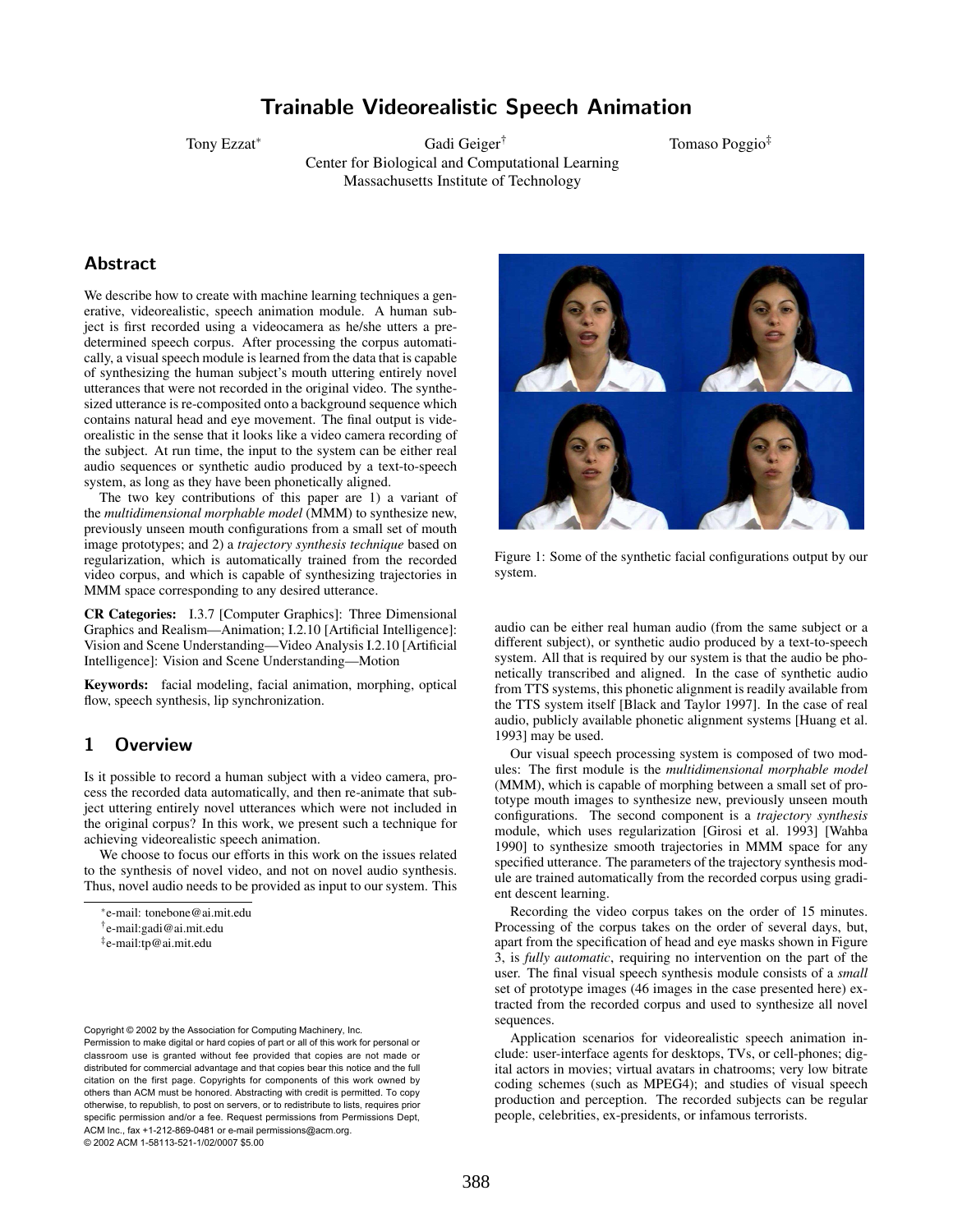In the following section, we begin by first reviewing the relevant prior work and motivating our approach.

# 2 Background

#### 2.1 Facial Modeling

One approach to model facial geometry is to use *3D methods*. Parke [1974] was one of the earliest to adopt such an approach by creating a polygonal facial model. To increase the visual realism of the underlying facial model, the facial geometry is frequently scanned in using Cyberware laser scanners. Additionally, a texture-map of the face extracted by the Cyberware scanner may be mapped onto the three-dimensional geometry [Lee et al. 1995b]. Guenter [1998] demonstrated recent attempts at obtaining 3D face geometry from multiple photographs using photogrammetric techniques. Pighin et al. [1998] captured face geometry and textures by fitting a generic face model to a number of photographs. Blanz and Vetter [1999] demonstrated how a large database of Cyberware scans may be morphed to obtain face geometry from a single photograph.

An alternative to the 3D modeling approach is to model the talking face using *image-based* techniques, where the talking facial model is constructed using a collection of example images captured of the human subject. These methods have the potential of achieving very high levels of videorealism, and are inspired by the recent success of similar sample-based methods for audio speech synthesis [Moulines and Charpentier 1990].

Image-based facial animation techniques need to solve the *video generation* problem: How does one build a generative model of novel video that is simultaneously *photorealistic*, *videorealistic*, and *parsimonious*? *Photorealism* means that the novel generated images exhibit the correct visual structure of the lips, teeth, and tongue. *Videorealism* means that the generated *sequences* exhibit the correct motion, dynamics, and coarticulation effects [Cohen and Massaro 1993]. *Parsimony* means that the generative model is represented compactly using a few parameters.

Bregler, Covell, and Slaney [1997] describe an image-based facial animation system called Video Rewrite in which the video generation problem is addressed by breaking down the recorded video corpus into a set of smaller audiovisual basis units. Each one of these short sequences is a *triphone* segment, and a large database with all the acquired triphones is built. A new audiovisual sentence is constructed by *concatenating* the appropriate triphone sequences from the database together. Photorealism in Video Rewrite is addressed by only using recorded sequences to generate the novel video. Videorealism is achieved by using triphone contexts to model coarticulation effects. In order to handle all the possible triphone contexts, however, the system requires a library with tens and possibly hundreds of thousands of subsequences, which seems to be an overly-redundant and non-parsimonious sampling of human lip configurations. Parsimony is thus sacrificed in favor of videorealism.

Essentially, Video Rewrite adopts a decidedly *agnostic* approach to animation: since it does not have the capacity to *generate* novel lip imagery from a few recorded images, it relies on the resequencing of a vast amount of original video. Since it does not have the capacity to *model* how the mouth moves, it relies on sampling the dynamics of the mouth using triphone segments.

The approach used in this work presents another approach to solving the video generation problem which has the capacity to *generate novel video from a small number of examples* as well as the capacity *to model how the mouth moves*. This approach is based on the use of a *multidimensional morphable model* (MMM), which is capable of multdimensional morphing between various lip images to synthesize new, previously unseen lip configurations. MMM's have already been introduced in other works [Poggio and Vetter

1992] [Beymer and Poggio 1996] [Cootes et al. 1998] [Jones and Poggio 1998] [Lee et al. 1998] [Blanz and Vetter 1999] [Black et al. 2000]. In this work, we develop an MMM variant and show its utility for facial animation.

MMM's are powerful models of image appearance because they combine the power of *vector space* representations with the realism of *morphing* as a generative image technique. Prototype example images of the mouth are decomposed into pixel *flow* and pixel *appearance* axes that represent *basis vectors* of image variation. These basis vectors are combined in a multidimensional fashion to produce novel, realistic, previously unseen lip configurations.

As such, an MMM is more powerful than other vector space representations of images which do not model pixel flow explicitly. Cosatto and Graf [1998], for example, describe an approach which is similar to ours, except that their generative model involved simple pixel blending of images, which fails to produce realistic transitions between mouth configurations.

An MMM is also more powerful than simple 1-dimensional morphing between 2 image end-points [Beier and Neely 1992], as well as techniques such as those of Scott et al. [1994] [1997] and Ezzat and Poggio [2000], which morphed between several visemes in a pairwise fashion. By embedding the prototype images in a vector space, an MMM is capable of generating *smooth curves* through lip space which handle complex speech animation effects in a non-adhoc manner.

### 2.2 Speech Animation

Speech animation techniques have traditionally included both keyframing methods and physics-based methods, and have been extended more recently to include machine learning methods. In keyframing, the animator specifies particular key-frames, and the system generates intermediate values [Parke 1974] [Pearce et al. 1986] [Cohen and Massaro 1993] [LeGoff and Benoit 1996]. In physics-based methods, the animator relies on the laws of physics to determine the mouth movement, given some initial conditions and a set of forces for all time. This technique, which requires modeling the underlying facial muscles and skin, was demonstrated quite effectively by [Waters 1987] [Lee et al. 1995b]. Finally, machine learning methods are a new class of animation tools which are trained from recorded data and then used to synthesize new motion. Examples include hidden markov models (HMMs), which were demonstrated effectively for speech animation by [Brand 1999] [Masuko et al. 1998] [Brooke and Scott 1994].

Speech animation needs to solve several problems simultaneously: firstly, the animation needs to have the correct *motion*, in the sense that the appropriate phonemic targets need to be realized by the moving mouth. Secondly, the animation needs to be *smooth*, not exhibiting any unnecessary jerks. Thirdly, it needs to display the correct *dynamics*: plosives such as b and p need to occur fast. Finally, speech animation needs to display the correct *coarticulation effects*, which determine the effects of neighboring phonemes on the current phoneme shape.

In this work, we present a *trajectory synthesis* module to address the issues of synthesizing mouth trajectories with correct motion, smoothness, dynamics, and coarticulation effects. This module maps from an input stream of phonemes (with their respective frame durations) to a *trajectory* of MMM shape-appearance parameters. This trajectory is then fed into the MMM to synthesize the final visual stream that represents the talking face.

Unlike Video Rewrite [Bregler et al. 1997], which relies on an exhaustive sampling of triphone segments to model phonetic contexts, coarticulation effects in our system emerge directly from our speech model. Each phoneme in our model is represented as a localized Gaussian target region in MMM space with a particular position and *covariance*. The covariance of each phoneme acts as a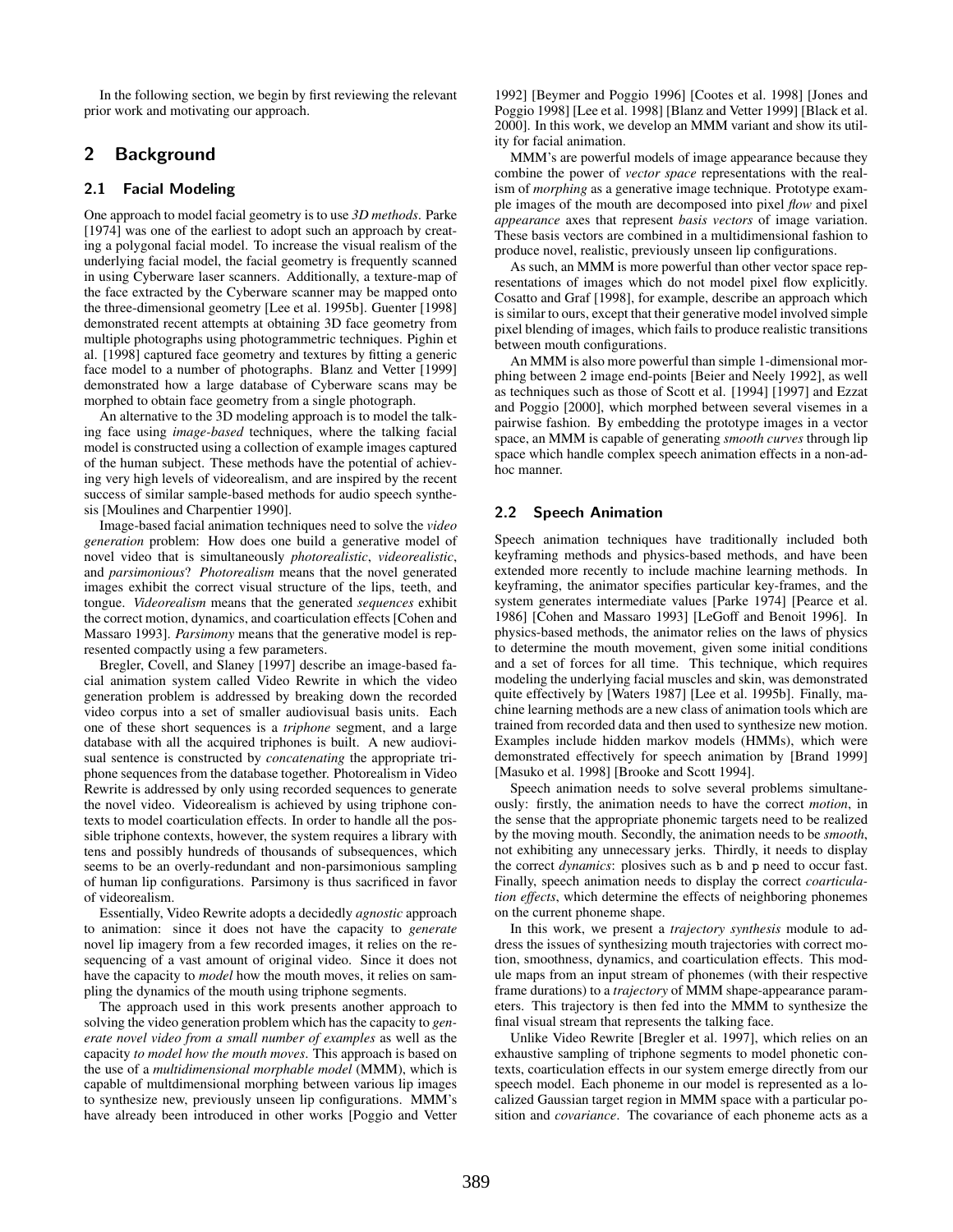

Figure 2: An overview of our videorealistic speech animation system.

spring whose tension pulls the trajectory towards each phonetic region with a force proportional to observed coarticulation effects in the data.

However, unlike Cohen and Massaro [1993] (who also modeled coarticulation using localized Gaussian-like regions), our model of coarticulation is not hand-tuned, but rather trained from the recorded corpus itself using a gradient descent learning procedure. The training process determines the position and shape of the phonetic regions in MMM space in a manner which optimally reconstructs the recorded corpus data.

# 3 System Overview

An overview of our system is shown in Figure 2. After recording the corpus (Section 4), *analysis* is performed to produce the final visual speech module. Analysis itself consists of three sub-steps: First, the corpus is pre-processed (Section 5) to align the audio and normalize the images to remove head movement. Next, the MMM is created from the images in the corpus (Section 6.2). Finally, the corpus sequences are analyzed to produce the phonetic models used by the trajectory synthesis module (Sections 6.4 and 7.2).

Given a novel audio stream that is phonetically aligned, synthesis proceeds in three steps: First, the trajectory synthesis module is used to synthesize the trajectory in MMM space using the trained phonetic models (Section 7). Secondly, the MMM is used to synthesize the novel visual stream from the trajectory parameters (Section 6.3). Finally, the post-processing stage composites the novel mouth movement onto a background sequence containing natural eye and head movements (Section 8).

### 4 Corpus

An audiovisual corpus of a human subject uttering various utterances was recorded. Recording was performed at a TV studio against a blue "chroma-key" background with a standard Sony analog TV camera. The data was subsequently digitized at a 29.97 fps NTSC frame rate with an image resolution of 640 by 480 and an audio resolution of 44.1KHz. The final sequences were stored as Quicktime sequences compressed using a Sorenson coder. The recorded corpus lasts for 15 minutes, and is composed of approximately 30000 frames.

The recorded corpus consisted of 1-syllable and 2-syllable words, such as ''bed'' and ''dagger''. A total of 152 1-syllable words and 156 2-syllable words were recorded. In addition, the corpus included 105 short sentences, such as ''The statue was



Figure 3: The head, mouth, eye, and background masks used in the pre-processing and post-processing steps. Specification of these masks is the only manual step required by this system.

closed to tourists Sunday''. The subject was asked to utter all sentences in a neutral expression. In addition, the sentences themselves were designed to elicit no emotions from the subject.

### 5 Pre-Processing

The recorded corpus data needs to be pre-processed in several ways before it may be processed effectively for re-animation.

Firstly, the audio needs to be phonetically aligned in order to be able to associate a phoneme for each image in the corpus. We perform audio alignment on all the recorded sequences using the CMU Sphinx system [Huang et al. 1993], which is publicly available. Given an audio sequence and an associated text transcript of the speech being uttered, alignment systems use forced Viterbi search to find the optimal start and end of phonemes for the given audio sequence. The alignment task is easier than the speech recognition task because the text of the audio being uttered is known apriori.

Secondly, each image in the corpus needs to be *normalized* so that only movement occurring in the entire frame is the mouth movement associated with speech. Although the subject was instructed to keep her head steady during recording, residual head movement nevertheless still exists in the final recorded sequences. Since the head motion is small, we make the simplifying assumption that it can be approximated as the perspective motion of a plane lying on the surface of the face. Planar perspective deformations [Wolberg 1990] have 8 degrees of freedom, and can be inferred using 4 corresponding points between a reference frame and the current frame. We employ optical flow [Horn and Schunck 1981] [Barron et al. 1994] [Bergen et al. 1992] to extract correspondences for 640x480 pixels, and use least squares to solve the overdetermined system of equations to obtain the 8 parameters of the perspective warp. Among the  $640x480$  correspondences, only those lying within the *head mask* shown in Figure 3 are used. Pixels from the background area are not used because they do not exhibit any motion at all, and those from the mouth area exhibit non-rigid motion associated with speech.

The images in the corpus also exhibit residual eye movement and eye blinks which need to be removed. An eye mask is created (see Figure 3) which allows just the eyes from a single frame to be pasted onto the rest of the corpus imagery. The eye mask is blurred at the edges to allow a seamless blend between the pasted eyes and the rest of face.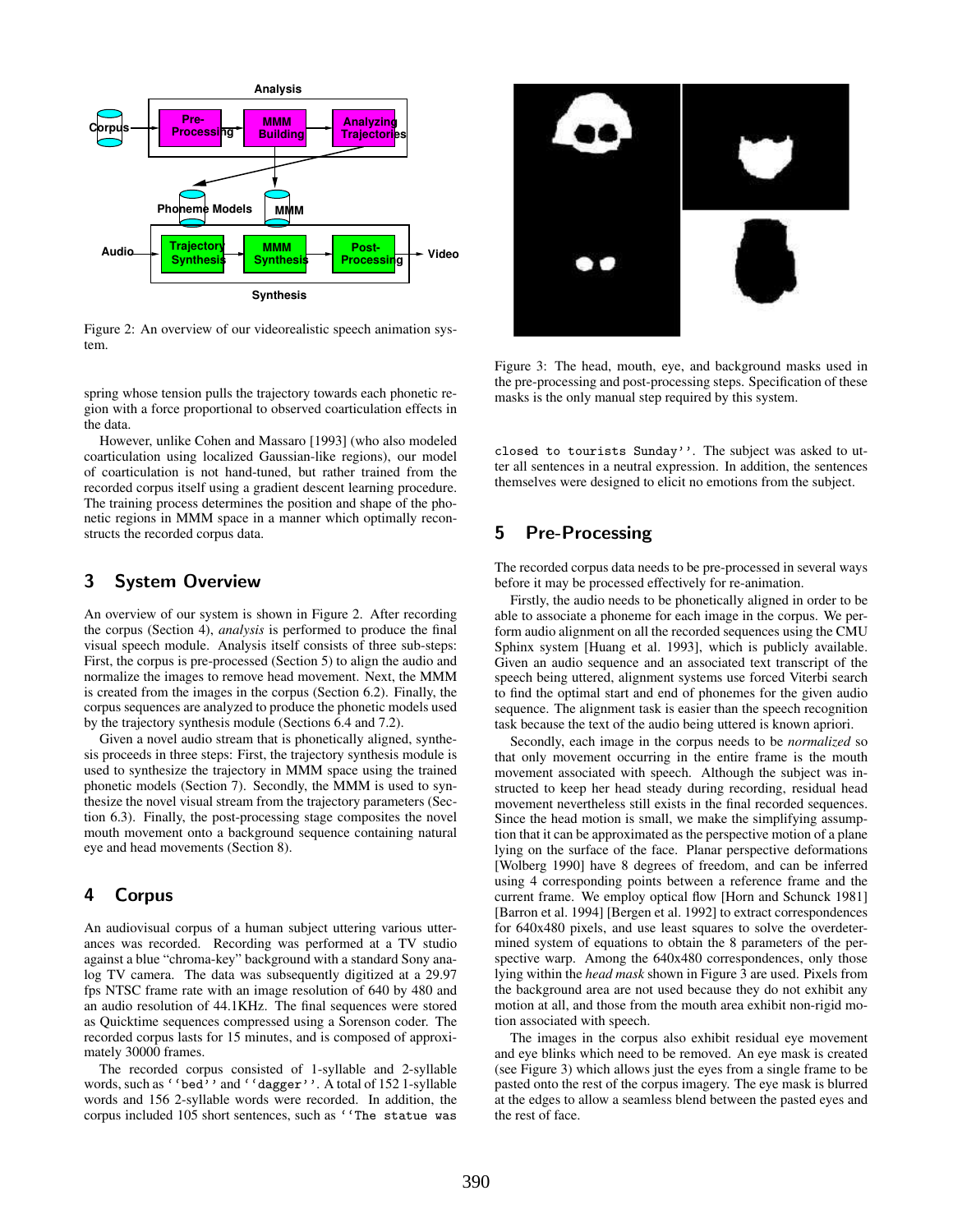### 6 Multidimensional Morphable Models

At the heart of our visual speech synthesis approach is the *multidimensional morphable model* representation, which is a *generative model of video* capable of morphing between various lip images to synthesize new, previously unseen lip configurations.

The basic underlying assumption of the MMM is that the complete set of mouth images associated with human speech lies in a low-dimensional space whose axes represent mouth *appearance* variation and mouth *shape* variation. Mouth appearance is represented in the MMM as a set of prototype images extracted from the recorded corpus. Mouth shape is represented in the MMM as a set of optical flow vectors [Horn and Schunck 1981] computed automatically from the recorded corpus. In the work presented here, 46 images are extracted and 46 optical flow correspondences are computed. The low-dimensional MMM space is parameterized by shape parameters  $\alpha$  and appearance parameters  $\beta$ .

The MMM may be viewed as a "black box" capable of performing two tasks: Firstly, given as input a set of parameters  $(\alpha, \beta)$ , the MMM is capable of *synthesizing* an image of the subject's face with that shape-appearance configuration. Synthesis is performed by morphing the various prototype images to produce novel, previously unseen mouth images which correspond to the input parameters  $(\alpha, \beta)$ .

Conversely, the MMM can also perform *analysis*: given an input lip image, the MMM computes shape and appearance parameters  $(\alpha, \beta)$  that represent the position of that input image in MMM space. In this manner, it is possible to *project* the entire recorded corpus onto the constructed MMM, and produce a time series of  $(\alpha_t, \beta_t)$  parameters that represent trajectories of mouth motion in MMM space. We term this operation *analyzing the recorded corpus*.

In the following sections, we describe how a multidimensional morphable model is defined, how it may be acquired automatically from a recorded video corpus, how it may be used for synthesis, and, finally, how such a morphable model may be used for analysis.

#### 6.1 Definition

An MMM consists of a *set of prototype images*  $\{I_i\}_{i=1}^N$  that represent the various lip textures that will be encapsulated by the MMM. One image is designated arbitrarily to be the *reference image I* 1 .

Additionally, the MMM consists of a set of *prototype flows*  ${C<sub>i</sub>}<sub>i=1</sub><sup>N</sup>$  that represent the correspondences between the reference image  $I_1$  and the other prototype images in the MMM. The correspondence from the reference image to itself,  $C_1$ , is designated to be an empty, zero, flow.

In this work, we choose to represent the correspondence maps using relative displacement vectors:

$$
C_i(\mathbf{p}) = \{d_x^i(\mathbf{p}), d_y^i(\mathbf{p})\}.
$$
 (1)

A pixel in image  $I_1$  at position  $\mathbf{p} = (x, y)$  corresponds to a pixel in image  $I_i$  at position  $(x + d_x^i(x, y), y + d_y^i(x, y))$ .

Previous methods for computing correspondence [Beier and Neely 1992] [Scott et al. 1994] [Lee et al. 1995a] adopted *featurebased* approaches, in which a set of high-level *shape features* common to both images is specified. When it is done by hand, however, this feature specification process can become quite tedious and complicated, especially in cases when a large amount of imagery is involved. In this work, we make use of *optical flow* [Horn and Schunck 1981] [Barron et al. 1994] [Bergen et al. 1992] algorithms to estimate this motion. This motion is captured as a two-dimensional array of displacement vectors, in the same exact format shown in Equation 1. In particular, we utilize the *coarse-tofine, gradient-based* optical flow algorithms developed by [Bergen



Figure 4: 24 of the 46 image prototypes included in the MMM. The reference image is the top left frame.

et al. 1992]. These algorithms compute the desired flow displacements using the spatial and temporal image derivatives. In addition, they embed the flow estimation procedure in a multiscale pyramidal framework [Burt and Adelson 1983], where initial displacement estimates are obtained at coarse resolutions, and then propagated to higher resolution levels of the pyramid.

#### 6.2 Building an MMM

An MMM must be constructed automatically from a recorded corpus of  $\{I_j\}_{j=1}^S$  images. The two main tasks involved are to choose the image prototypes  $\{I_i\}_{i=1}^N$ , and to compute the correspondence  ${C<sub>i</sub>}_{i=1}^N$  between them. We discuss the steps to do this briefly below. Note that the following operations are performed on the entire face region, although they need only be performed on the region around the mouth.

#### 6.2.1 PCA

For the purpose of more efficient processing, principal component analysis (PCA) is first performed on all the images of the recorded video corpus. PCA allows each image in the video corpus to be represented using a set of low-dimensional parameters. This set of low-dimensional parameters may thus be easily loaded into memory and processed efficiently in the subsequent clustering and Dijkstra steps.

Performing PCA using classical autocovariance methods [Bishop 1995], however, usually requires loading all the images and computing a very large autocovariance matrix, which requires a lot of memory. To avoid this, we adopt an on-line PCA method, termed EM-PCA [Roweis 1998] [Tipping and Bishop 1999], which allows us to perform PCA on the images in the corpus without loading them all into memory. EM-PCA is iterative, requiring several iterations, but is guaranteed to converge in the limit to the same principal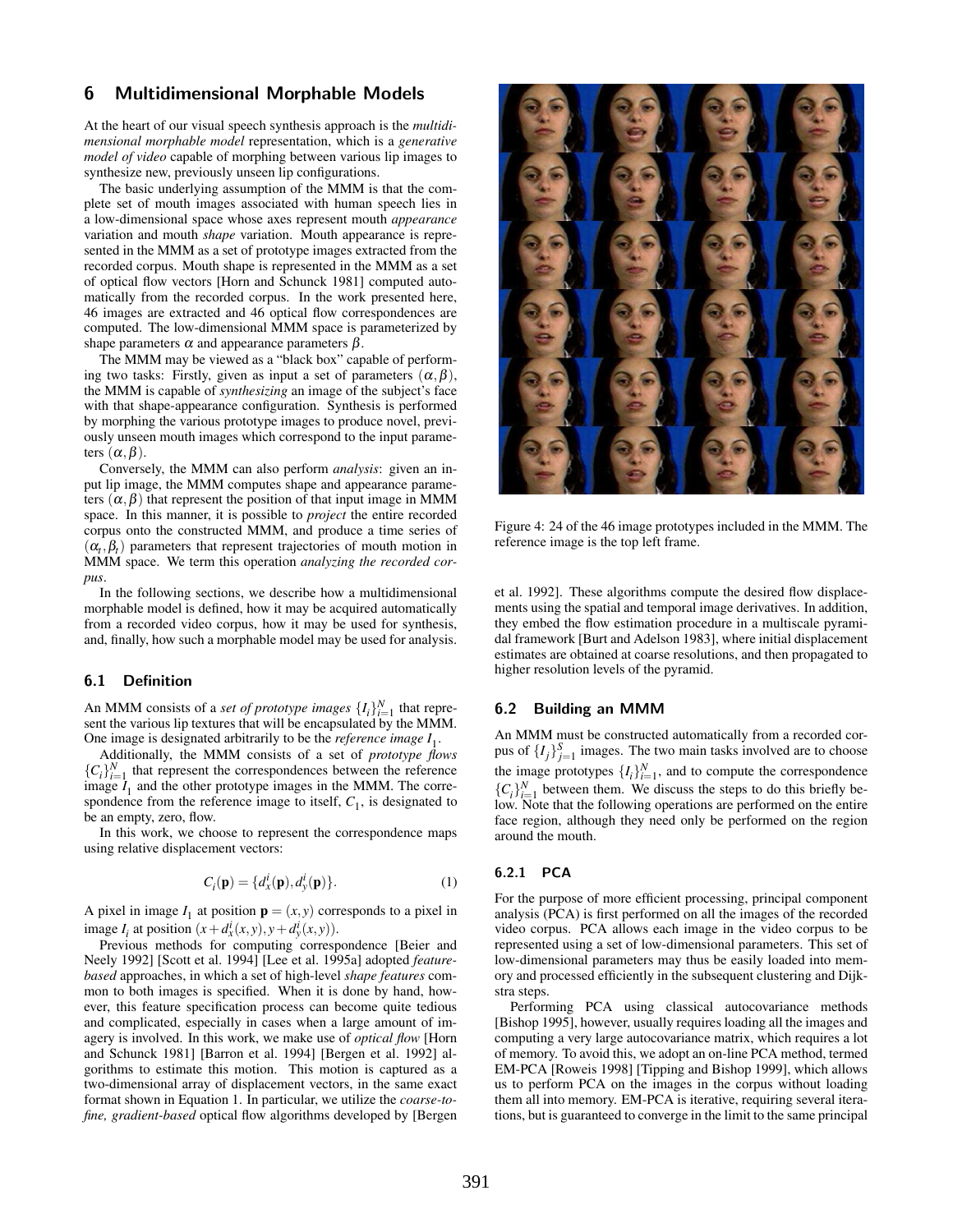components that would be extracted from the classical autocovariance method. The EM-PCA algorithm is typically run in this work for 10 iterations.

Performing EM-PCA produces a set of *D* 624x472 principal components and a matrix  $\Sigma$  of eigenvalues. In this work,  $D = 15$ PCA bases are retained. The images in the video corpus are subsequently projected on the principal components, and each image *I j* is represented with a *D*-dimensional parameter vector *p <sup>j</sup>* .

#### 6.2.2 K-means Clustering

Selection of the prototype images is performed using *k-means clustering* [Bishop 1995]. The algorithm is applied directly on the  ${p_j}_{j=1}^S$  low dimensional PCA parameters, producing *N* cluster centers. Typically the cluster centers extracted by k-means clustering do not coincide with actual image datapoints, so the nearest images in the dataset to the computed cluster centers are chosen to be the final image prototypes  $\{I_i\}_{i=1}^N$  for use in our MMM.

It should be noted that k-means clustering requires the use of an internal distance metric with which to compare distances between datapoints and the chosen cluster centers. In our case, since the image parameters are themselves produced by PCA, the appropriate distance metric between two points  $p_m$  and  $p_n$  is the *Mahalanobis distance metric*:

$$
d(p_m, p_n) = (p_m - p_n)^T \Sigma^{-1} (p_m - p_n)
$$
 (2)

where  $\Sigma$  is the afore-mentioned matrix of eigenvalues extracted by the EM-PCA procedure.

We selected  $N = 46$  image prototypes in this work, which are partly shown in Figure 4. The top left image is the reference image *I* 1 . There is nothing magical about our choice of 46 prototypes, which is in keeping with the typical number of visemes other researchers have used [Scott et al. 1994] [Ezzat and Poggio 2000]. It should be noted, however, that the 46 prototypes have no explicit relationship to visemes, and instead form a simple *basis set* of image textures.

#### 6.2.3 Dijkstra

After the  $N = 46$  image prototypes are chosen, the next step in building an MMM is to compute correspondence between the reference image  $I_1$  and all the other prototypes. Although it is in principle possible to compute *direct* optical flow between the images, we have found that direct application of optical flow is not capable of estimating good correspondence when the underlying lip displacements between images are greater than 5 pixels.

It is possible to use *flow concatenation* to overcome this problem. Since the original corpus is digitized at 29.97 fps, there are many intermediate frames that lie between the chosen prototypes. A series of consecutive optical flow vectors between each intermediate image and its successor may be computed and *concatenated* into one large flow vector that defines the global transformation between the chosen prototypes (see Appendix A for details on flow concatenation).

Typically, however, prototype images are very far apart in the recorded visual corpus, so it is not practical to compute concatenated optical flow between them. The repeated concatenation that would be involved across the hundreds or thousands of intermediate frames leads to a considerably degraded final flow.

To compute good correspondence between prototypes, a method is needed to figure out how to compute the path from the reference example  $I_1$  to the chosen image prototypes  $I_i$  without repeated concatenation over hundreds or thousands of intermediates frames. We accomplish this by constructing the *corpus graph* representation of the corpus: A corpus graph is an S-by-S sparse adjacency graph matrix in which each frame in the corpus is represented as a node



Figure 5: The flow reorientation process: First,  $C<sub>i</sub>$  is subtracted from the synthesized flow  $C_1^{synth}$ . Second, this flow vector is itself forward warped along *C<sup>i</sup>* .

in a graph connected to *k* nearest images. The *k* nearest images are chosen using the *k-nearest neighbors* algorithm [Bishop 1995], and the distance metric used is the Mahalanobis distance in Equation 2 applied to the PCA parameters *p*. Thus, an image is connected in the graph to the *k* other images that look most similar to it. The edge-weight between a frame and its neighbor is the value of the Mahalanobis distance. We set  $k = 20$  in this work.

After the corpus graph is computed, the *Dijkstra* shortest path algorithm [Cormen et al. 1989] [Tenenbaum et al. 2000] is used to compute the shortest path between the reference example  $I_1$  and the other chosen image prototypes  $I_i$ . Each shortest path produced by the Dijkstra algorithm is a list of images from the corpus that cumulatively represent the shortest deformation path from  $I_1$  to  $I_i$ as measured by the Mahalanobis distance. Concatenated flow from  $I_1$  to  $I_i$  is then computed along the intermediate images produced by the Dijkstra algorithm. Since there are 46 images,  $N = 46$  correspondences  ${C_i}_{i=1}^N$  are computed in this fashion from the reference image  $I_1$  to the other image prototypes  $\{I_i\}_{i=1}^N$ .

#### 6.3 Synthesis

The goal of synthesis is to map from the multidimensional parameter space  $(\alpha, \beta)$  to an image which lies at that position in MMM space. Since there are 46 correspondences,  $\alpha$  is a 46-dimensional parameter vector that controls mouth shape. Similarly, since there are 46 image prototypes,  $\beta$  is a 46-dimensional parameter vector that controls mouth texture. The total dimensionality of  $(\alpha, \beta)$  is 92.

Synthesis first proceeds by synthesizing a new correspondence  $C^{synth}$  using *linear combination* of the prototype flows  $C_i$ :

$$
C_1^{synth} = \sum_{i=1}^{N} \alpha_i C_i.
$$
 (3)

The subscript 1 in Equation 3 above is used to emphasize that  $C_1^{synth}$ originates from the reference image  $I_1$ , since all the prototype flows are taken with  $I_1$  as reference.

Forward warping may be used to push the pixels of the reference image  $I_1$  along the synthesized correspondence vector  $C_1^{synth}$ . Notationally, we denote the forward warping operation as an operator  $W(I, C)$  that operates on an image *I* and a correspondence map *C* (see Appendix B for details on forward warping).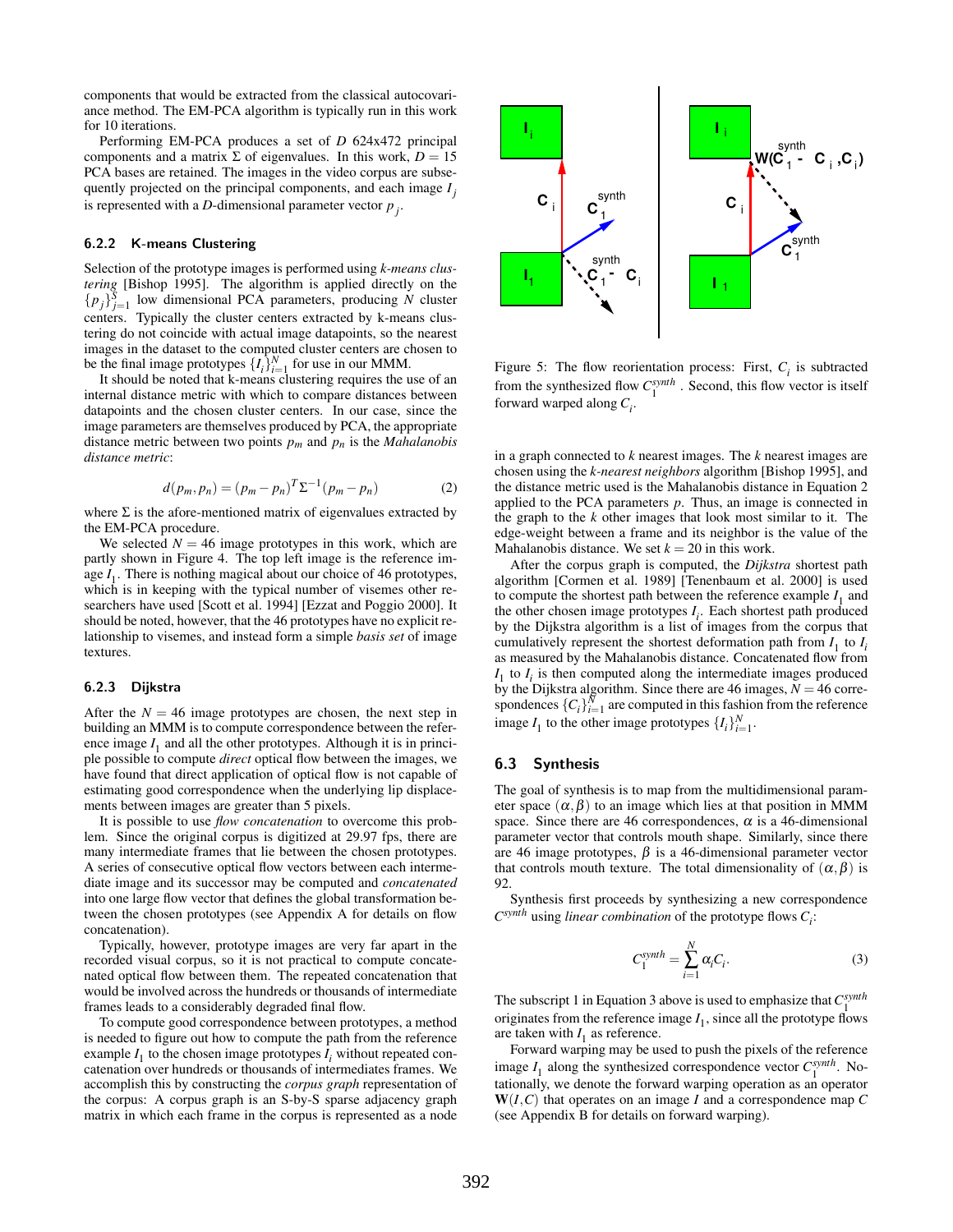

Figure 6: Top: Original images from our corpus. Bottom: Corresponding synthetic images generated by our system.

However, a single forward warp will not utilize the image texture from *all* the examples. In order to take into account all image texture, a *correspondence re-orientation* procedure first described in [Beymer et al. 1993] is adopted that re-orients the synthesized correspondence vector  $C_1^{synth}$  so that it originates from each of the other example images  $I_i$ . Reorientation of the synthesized flow  $C_1^{synth}$  proceeds in two steps, shown figuratively in Figure 5. First,  $C_i$  is subtracted from the synthesized flow  $C_1^{synth}$  to yield a flow that contains the correct flow geometry, but which originates from the reference example  $I_1$  rather than the desired example image  $I_i$ . Secondly, to move the flow into the correct reference frame, this flow vector is *itself warped* along *C<sup>i</sup>* . The entire re-orientation process may be denoted as follows:

$$
C_i^{synth} = \mathbf{W}(C_1^{synth} - C_i, C_i). \tag{4}
$$

Re-orientation is performed for all examples in the example set.

The third step in synthesis is to warp the prototype images  $I_i$ along the re-oriented flows  $C_i^{synth}$  to generate a set of *N* warped image textures *I warped i* :

$$
I_i^{warped} = \mathbf{W}(I_i, C_i^{synth}).
$$
\n(5)

The fourth and final step is to blend the warped images  $I_i^{warped}$ using the  $\beta$  parameters to yield the final morphed image:

$$
I^{morph} = \sum_{i=1}^{N} \beta_i I_i^{warped}.
$$
 (6)

Combining Equations 3 through 6 together, our MMM synthesis may be written as follows:

$$
I^{morph}(\alpha,\beta) = \sum_{i=1}^{N} \beta_i \mathbf{W}(I_i, \mathbf{W}(\sum_{j=1}^{N} \alpha_j C_j - C_i, C_i)).
$$
 (7)

Empirically we have found that the MMM synthesis technique is capable of surprisingly realistic re-synthesis of lips, teeth, and tongue. However, the blending of multiple images in the MMM for synthesis tends to blur out some of the finer details in the teeth and tongue (See Appendix C for a discussion of synthesis blur). Shown in Figure 6 are some of the synthetic images produced by our system, along with their real counterparts for comparison.

#### 6.4 Analysis

The goal of analysis is to *project* the entire recorded corpus  ${I_j}_{j=1}^S$  onto the constructed MMM, and produce a time series of  $(\alpha_j, \beta_j)_{j=1}^S$  parameters that represent trajectories of the original mouth motion in MMM space.

One possible approach for analysis of images is to perform *analysis-by-synthesis*: In this approach, used in various forms in



Figure 7: Top: Analyzed  $\alpha_i$  flow parameters computed for one image. Bottom: The corresponding analyzed  $\beta_i$  texture parameters computed for the same image. The  $\beta_i$  texture parameters are typically zero for all but a few image prototypes.

[Jones and Poggio 1998] [Blanz and Vetter 1999], the synthesis algorithm is used to synthesize an image  $I^{synth}(\alpha, \beta)$ , which is then compared to the novel image using an error metric (ie, the L2 norm). Gradient-descent is then usually performed to change the parameters in order to minimize the error, and the synthesis process is repeated. The search ends when a local minimum is achieved. Analysis-by-synthesis, however, is very slow in the case when a large number of images are involved.

In this work we choose another method that is capable of extracting parameters  $(\alpha, \beta)$  in one iteration. In addition to the image *I novel* to be analyzed, the method requires that the correspondence  $C^{novel}$  from the reference image  $I_1$  in the MMM to the novel image *I novel* be computed beforehand. In our case, most of the novel imagery to be analyzed will be from the recorded video corpus itself, so we employ the Dijkstra approach discussed in Section 6.2.3 to compute good quality correspondences between the reference image  $I_1$  and  $I_{novel}$ .

Given a novel image  $I^{novel}$  and its associated correspondence *C novel* , the first step of the analysis algorithm is to estimate the parameters  $\alpha$  which minimize

$$
||C^{novel} - \sum_{i=1}^{N} \alpha_i C_i||. \tag{8}
$$

This is solved using the pseudo-inverse:

$$
\alpha = \left(C^T C\right)^{-1} C^T C^{novel} \tag{9}
$$

where C above is a matrix containing all the prototype correspondences  $\{C_i\}_{i=1}^N$ .

After the parameters  $\alpha$  are estimated, *N* image warps are synthesized in the same manner as described in Section 6.3 using flowreorientation and warping:

$$
I_i^{warp} = \mathbf{W}(I_i, \mathbf{W}(\sum_{i=1}^N \alpha_i C_i - C_i, C_i)).
$$
 (10)

The final step in analysis is to estimate the values of  $\beta$  as the values which minimize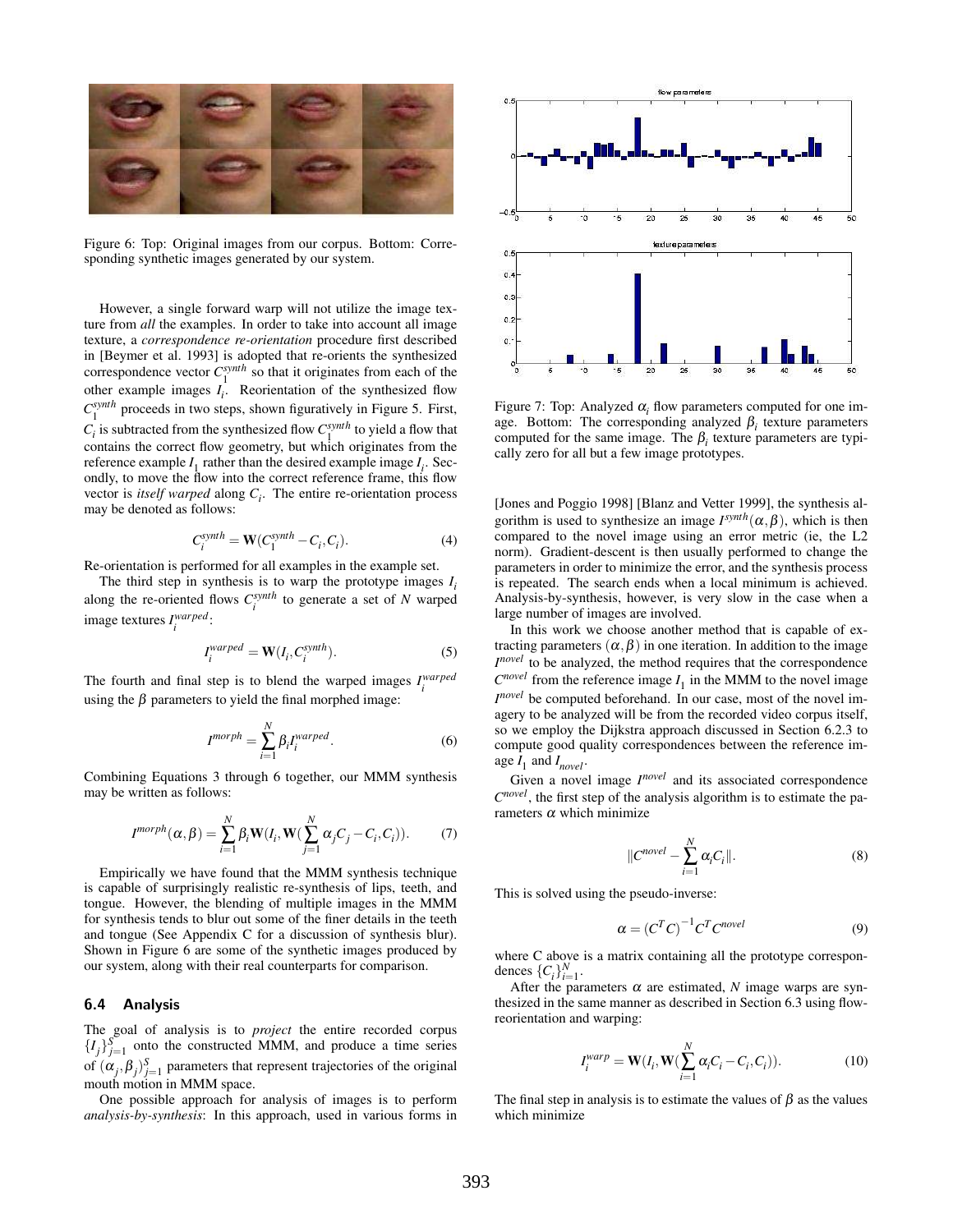

Figure 8: Histograms for the  $\alpha_1$  parameter for the  $\wedge w \wedge \wedge w \wedge$ ,  $\a \$  and  $\ow\$  phones.

$$
||I^{novel} - \sum_{i=1}^{N} \beta_i I_i^{warp}|| \text{ subject to}
$$
  

$$
\beta_i > 0 \ \forall i \text{ and } \sum_{i=1}^{N} \beta_i = 1.
$$
 (11)

The non-negativity constraint above on the  $\beta_i$  parameters ensures that pixel values are not negated. The normalization constraint ensures that the  $\beta_i$  parameters are computed in a normalized manner for each frame, which prevents brightness flickering during synthesis. The form of the imposed constraints cause the computed  $\beta$ parameters to be *sparse* (see Figure 7), which enables efficient synthesis by requiring only a few image warps (instead of the complete set of 46 warps). Equation 11, which involves the minimization of a quadratic cost function subject to constraints, is solved using quadratic programming methods. In this work, we use the Matlab function quadprog.

Each utterance in the corpus is analyzed with respect to the 92-dimensional MMM created in Section 6.2, yielding a set of  $z_t = (\alpha_t, \beta_t)$  parameters for each utterance. Analysis takes on the order of 15 seconds per frame on a circa 1998 450 MHz Pentium II machine. Shown in Figure 9 in solid blue are example analyzed trajectories for  $\alpha_{12}$  and  $\beta_{28}$  computed for the word tabloid.

### 7 Trajectory Synthesis

#### 7.1 Overview

The goal of trajectory synthesis is to map from an input *phone stream*  ${P_t}$  to a *trajectory*  $y_t = (\alpha_t, \beta_t)$  of parameters in MMM space. After the parameters are synthesized, Equation 7 from Section 6.3 is used to create the final visual stream that represents the talking face.

The phone stream is a stream of phonemes  ${P_t}$  representing that phonetic transcription of the utterance. For example, the word one may be represented by a phone stream  $\{P_t\}_{t=1}^{15}$  $= (\w\,, \w\,, \w\,, \w\,, \w\,, \u\}, \u\,, \u\,, \u\,, \u\,, \u\,$  $\langle \nu \rangle$ ,  $\langle n \rangle$ ,  $\langle n \rangle$ ,  $\langle n \rangle$ ,  $\langle n \rangle$ . Each element in the phone stream represents one image frame. We define *T* to be the length of the entire utterance in frames.

Since the audio is aligned, it is possible to examine all the flow and texture parameters for any particular phoneme. Shown in Figure 8 are histograms for the  $\alpha_1$  parameter for the  $\wedge \wedge \wedge \wedge$ ,  $\wedge$   $\wedge$ and  $\ow{\omega\}$  phones. Evaluation of the analyzed parameters from the corpus reveals that parameters representing the same phoneme tend to *cluster*in MMM space. We represent each phoneme *p* mathematically as a multidimensional Gaussian with mean  $\mu_p$  and diagonal covariance  $\Sigma_p$ . Separate means and covariances are estimated for the flow and texture parameters  $<sup>1</sup>$ .</sup>

The trajectory synthesis problem is framed mathematically as a *regularization* problem [Girosi et al. 1993] [Wahba 1990]. The goal isto synthesize a trajectory *y* which minimizes an objective function *E* consisting of a *target term* and a *smoothness term*:

$$
E = \underbrace{(y - \mu)^T D^T \Sigma^{-1} D(y - \mu)}_{target \ term} + \lambda \underbrace{y^T W^T W y}_{smoothness}.
$$
 (12)

The desired trajectory *y* is a vertical concatenation of the individual  $y_t = \alpha_t$  terms at each time step (or  $y_t = \beta_t$ , since we treat flow and texture parameters separately):

$$
= \left[ \begin{array}{c} y_t \\ \vdots \\ y_T \end{array} \right] \tag{13}
$$

The target term consists of the relevant means  $\mu$  and covariances Σ constructed from the phone stream:

*y* 

$$
\mu = \begin{bmatrix} \mu_{P_i} \\ \vdots \\ \mu_{P_T} \end{bmatrix}, \Sigma = \begin{bmatrix} \Sigma_{P_i} & & \\ & \ddots & \\ & & \Sigma_{P_T} \end{bmatrix}
$$
 (14)

The matrix *D* is a duration-weighting matrix which emphasizes the shorter phonemes and de-emphasizes the longer ones, so that the objective function is not heavily skewed by the phonemes of longer duration:

$$
D = \begin{bmatrix} \sqrt{I - \frac{D_{P_1}}{T}} & & & \\ & \sqrt{I - \frac{D_{P_2}}{T}} & \\ & & \ddots & \\ & & & \sqrt{I - \frac{D_{P_T}}{T}} \end{bmatrix}
$$
 (15)

One possible smoothness term consists of the first order difference operator:

$$
W = \begin{bmatrix} -I & I & & & \\ & -I & I & & \\ & & & \ddots & \\ & & & & -I & I \end{bmatrix}
$$
 (16)

Higher orders of smoothness are formed by repeatedly multiplying *W* with itself: second order  $W^T W^T W W$ , third order  $W^T W^T W^T W W W$ , and so on.

Finally, the regularizer  $\lambda$  determines the trade-off between both terms.

Taking the derivative of Equation 12 and minimizing yields the following equation for synthesis:

$$
(D^T \Sigma^{-1} D + \lambda W^T W) y = D^T \Sigma^{-1} D \mu.
$$
 (17)

Given known means  $\mu$ , covariances  $\Sigma$ , and regularizer  $\lambda$ , synthesis is simply a matter of plugging them into Equation 17 and

<sup>1</sup>Technically, since the texture parameters are non-negative, they are best modeled using Gamma distributions not Gaussians. In that case, Equation 12 needs to be re-written for Gamma distributions. In practice, however, we have found Gaussians to work well enough for texture parameters.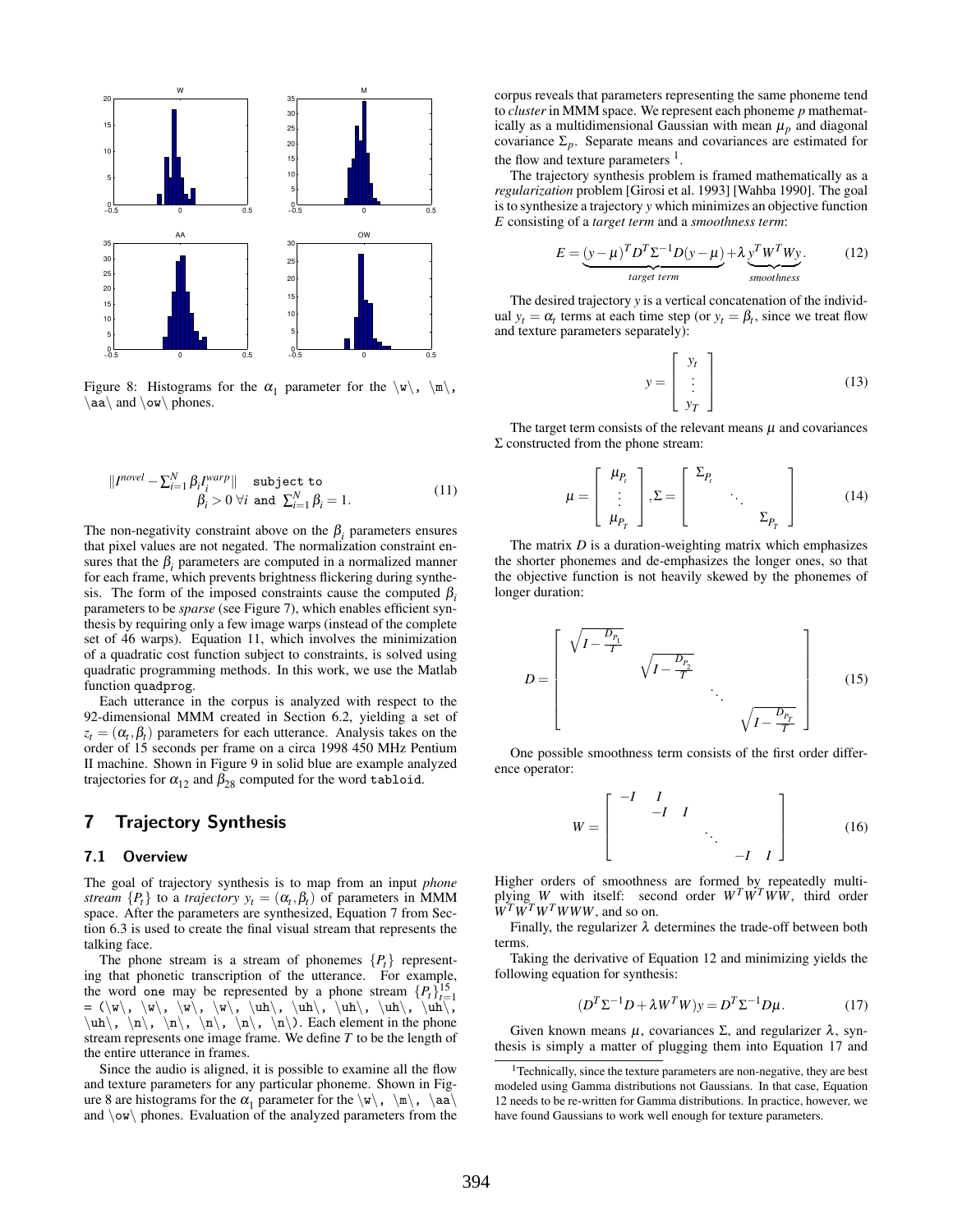

Figure 9: Top: The analyzed trajectory for  $\alpha_{12}$  (in solid blue), compared with the synthesized trajectory for  $\alpha_{12}$  before training (in green dots) and after training (in red crosses). Bottom: Same as above, but the trajectory is for  $\beta_{28}$ . Both trajectories are from the word tabloid.

solving for *y* using Gaussian elimination. This is done separately for the flow and the texture parameters. In our experiments a regularizer of degree four yielding *multivariate additive quintic splines* [Wahba 1990] gave satisfactory results (see next subsection).

Coarticulation effects in our system are modeled via the magnitude of the variance  $\Sigma_p$  for each phoneme. Small variance means the trajectory *must* pass through that region in phoneme space, and hence neighboring phonemes have little coarticulatory effect. On the other hand, large variance means the trajectory has a lot of flexibility in choosing a path through a particular phonetic region, and hence it may choose to pass through regions which are closer to a phoneme's neighbors. The phoneme will thus experience large coarticulatory effects.

There is no explicit model of phonetic dynamics in our system. Instead, phonetic dynamics emerge implicitly through the interplay between the magnitude of the variance  $\Sigma_p$  for each phoneme (which determines the phoneme's "spatial" extent), and the input phone stream (which determines the duration in time of each phoneme). Equation 12 then determines the speed through a phonetic region in a manner which balances nearness to the phoneme with smoothness of the overall trajectory. In general, we find the trajectories speed up in regions of small duration and small variance (ie plosives), while they slow down in regions of large duration and large variance (ie silences).

#### 7.2 Training

The means  $\mu_p$  and covariances  $\Sigma_p$  for each phone *p* are initialized directly from the data using sample means and covariances. However, the sample estimates tend to average out the mouth movement so that it looks under-articulated. As a consequence, there is a need to adjust the means and variances to better reflect the training data.

Gradient descent learning [Bishop 1995] is employed to adjust the mean and covariances. First, the Euclidean error metric is chosen to represent the error between the original utterance *z* and the synthetic utterance *y*:

$$
E = (z - y)^T (z - y). \tag{18}
$$

The parameters  $\{\mu_p, \Sigma_p\}$  need to be changed to minimize this ob-

jective function  $E$ . The chain rule may be used to derive the relationship between E and the parameters:

$$
\frac{\partial E}{\partial \mu_i} = \left(\frac{\partial E}{\partial y}\right)^T \left(\frac{\partial y}{\partial \mu_i}\right) \tag{19}
$$

$$
\frac{\partial E}{\partial \sigma_{ij}} = \left(\frac{\partial E}{\partial y}\right)^T \left(\frac{\partial y}{\partial \sigma_{ij}}\right). \tag{20}
$$

∂*E* <sup>∂</sup> *<sup>y</sup>* may be obtained from Equation 18:

$$
\frac{\partial E}{\partial y} = -2(z - y). \tag{21}
$$

Since *y* is defined according to Equation 17, we can take its derivative to compute  $\frac{\partial y}{\partial \mu_i}$  and  $\frac{\partial y}{\partial \sigma_{ij}}$ :

$$
(D^T \Sigma^{-1} D + \lambda W^T W) \frac{\partial y}{\partial \mu_i} = D^T \Sigma^{-1} D \frac{\partial \mu}{\partial \mu_i}
$$
 (22)

$$
(D^T \Sigma^{-1} D + \lambda W^T W) \frac{\partial y}{\partial \sigma_{ij}} =
$$
  

$$
2D^T \Sigma^{-1} \frac{\partial \Sigma}{\partial \sigma_{ij}} \Sigma^{-1} D(y - \mu).
$$
 (23)

Finally, gradient descent is performed by changing the previous values of the parameters according to the computed gradient:

$$
\mu^{new} = \mu^{old} - \eta \frac{\partial E}{\partial \mu} \tag{24}
$$

$$
\Sigma^{new} = \Sigma^{old} - \eta \frac{\partial E}{\partial \Sigma}.
$$
 (25)

Cross-validation sessions were performed to evaluate the appropriate value of  $\lambda$  and the correct level of smoothness *W* to use. The learning rate  $\eta$  was set to 0.00001 for all trials, and 10 iterations performed. Comparison between batch and online updates indicated that online updates perform better, so this method was used throughout training. Testing was performed on a set composed of 1-syllable words, 2-syllable words, and sentences *not contained in the training set.* The Euclidean norm between the synthesized trajectories and the original trajectories was used to measure error. The results showed that the optimal smoothness operator is *fourth order* and the optimal regularizer is  $\lambda = 1000$ . Figure 9 depicts synthesized trajectories for the  $\alpha_{12}$  and  $\beta_{28}$  parameters before training (in green dots) and after training (in red crosses) for these optimal values of *W* and  $\lambda$ .

### 8 Post-Processing

Due to the head and eye normalization that was performed during the pre-processing stage, the final animations generated by our system exhibit movement only in the mouth region. This leads to an unnerving "zombie"-like quality to the final animations. As in [Cosatto and Graf 1998] [Bregler et al. 1997], we address this issue by compositing the synthesized mouth onto a background sequence which contains natural head and eye movement.

The first step in the composition process is to add Gaussian noise to the synthesized images to regain the camera image sensing noise that is lost as a result of blending multiple image prototypes in the MMM. We estimate means and variances for this noise by computing differences between original images and images synthesized by our system, and averaging over 200 images.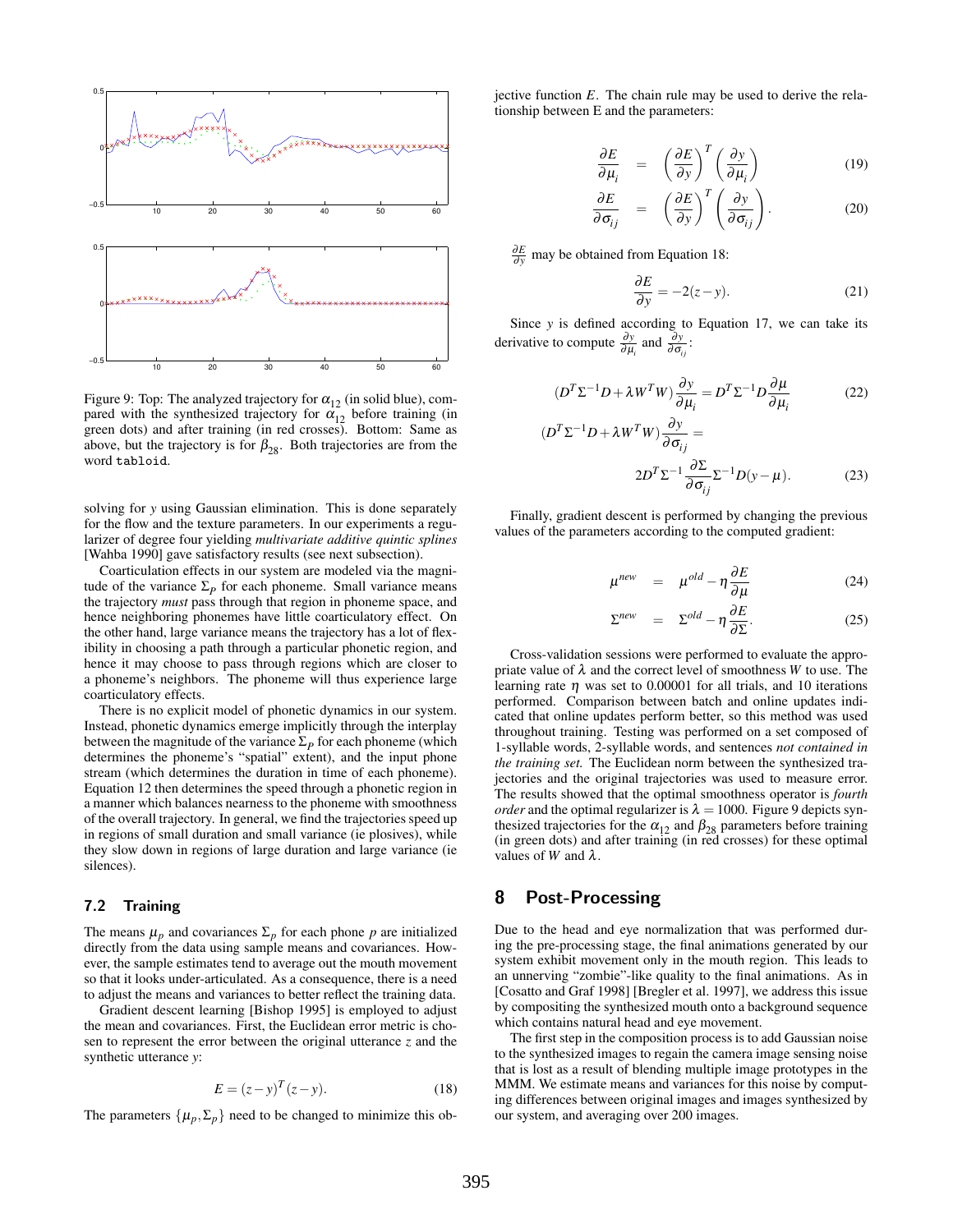

Figure 10: The background compositing process: Top: A background sequence with natural head and eye movement. Middle: A sequence generated from our system, with the desired mouth movement and appropriate masking. Bottom: The final composited sequence with the desired mouth movement, but with the natural head and eye movements of the background sequence. The masks from Figure 3 are used to guide the compositing process.

After noise is added, the synthesized sequences are composited onto the chosen background sequence with the help of the masks shown in Figure 3. The head mask is first forward warped using optical flow to fit across the head of each image of the background sequence. Next, optical flow is computed between each background image and its corresponding synthetic image. The synthetic image and the mouth mask from Figure 3 are then perspective-warped back onto the background image. The perspective warp is estimated *using only the flow vectors lying within the background head mask*. The final composite is made by pasting the warped mouth onto the background image using the warped mouth mask. The mouth mask is smoothed at the edges to perform a seamless blend between the background image and the synthesized mouth. The compositing process is depicted in Figure 10.

### 9 Computational Issues

To use our system, an animator first provides phonetically annotated audio. The annotation may be done automatically [Huang et al. 1993], semi-automatically using a text transcript [Huang et al. 1993], or manually [Sjlander and Beskow 2000].

Trajectory synthesis is performed by Equation 17 using the trained phonetic models. This is done separately for the flow and the texture parameters. After the parameters are synthesized, Equation 7 from Section 6.3 is used to create the visual stream with the desired mouth movement. Typically only the image prototypes *I i* which are associated with top 10 values of  $\beta$ <sub>*i*</sub> are warped, which yields a considerable savings in computation time. MMM synthesis takes on the order of about 7 seconds per frame for an image resolution of 624x472. The background compositing process adds on a few extra seconds of processing time. All times are computed on a 450 MHz Pentium II.

### 10 Evaluation

We have synthesized numerous examples using our system, spanning the entire range of 1-syllable words, 2-syllable words, short sentences, and long sentences. In addition, we have synthesized songs and foreign speech examples.

| Experiment        | # subjects | $\%$ correct |         |  |
|-------------------|------------|--------------|---------|--|
| Single pres.      |            | 54.3%        | 1.243   |  |
| Fast single pres. | 21         | 52.1%        | 0.619   |  |
| Double pres.      |            | 46.6%        | $-0.75$ |  |

Table 1: Levels of correct identification of real and synthetic sequences. "t" represents the value from a standard t-test with significance level indicated in the " $p <$ " column.

Experimentally we have found that reducing the number of prototypes below 30 degrades the quality of the final animations. An open question is whether *increasing* the number of prototypes significantly beyond 46 will lead to even higher levels of videorealism.

In terms of corpus size, it is possible to optimize the spoken corpus so that several words alone elicit the 46 prototypes. This would reduce the duration of the corpus from 15 minutes to a few seconds. However, this would degrade the quality of the correspondences computed by the Dijkstra algorithm. In addition, the phonetic training performed by our trajectory synthesis module would degrade as well. Further systematic experiments need to be made in order to evaluate how final performance changes with the size of the corpus.

We evaluated our results by performing three different visual "Turing tests" to see whether human subjects can distinguish between real sequences and synthetic ones. In the first experiment ("single presentation"), subjects were asked to view *one* visual sequence at a time, and identify whether it is real or synthetic. In a similar second experiment ("fast single presentation"), the subjects were asked to make the judgments in a fast manner while the utterances were being presented without pauses in between. In a third experiment ("double presentation"), the subjects were asked to view pairs of the same utterance, where one item in the pair is real and the other is synthetic (but randomly ordered). The subjects in this experiment were asked to identify which utterance in the pair is real, and which is synthetic. 16 or 18 utterances were presented to each subject, with half being real and half being synthetic. As seen from Table 1, performance in all three experiments was close to chance level (50%) and not significantly different from it.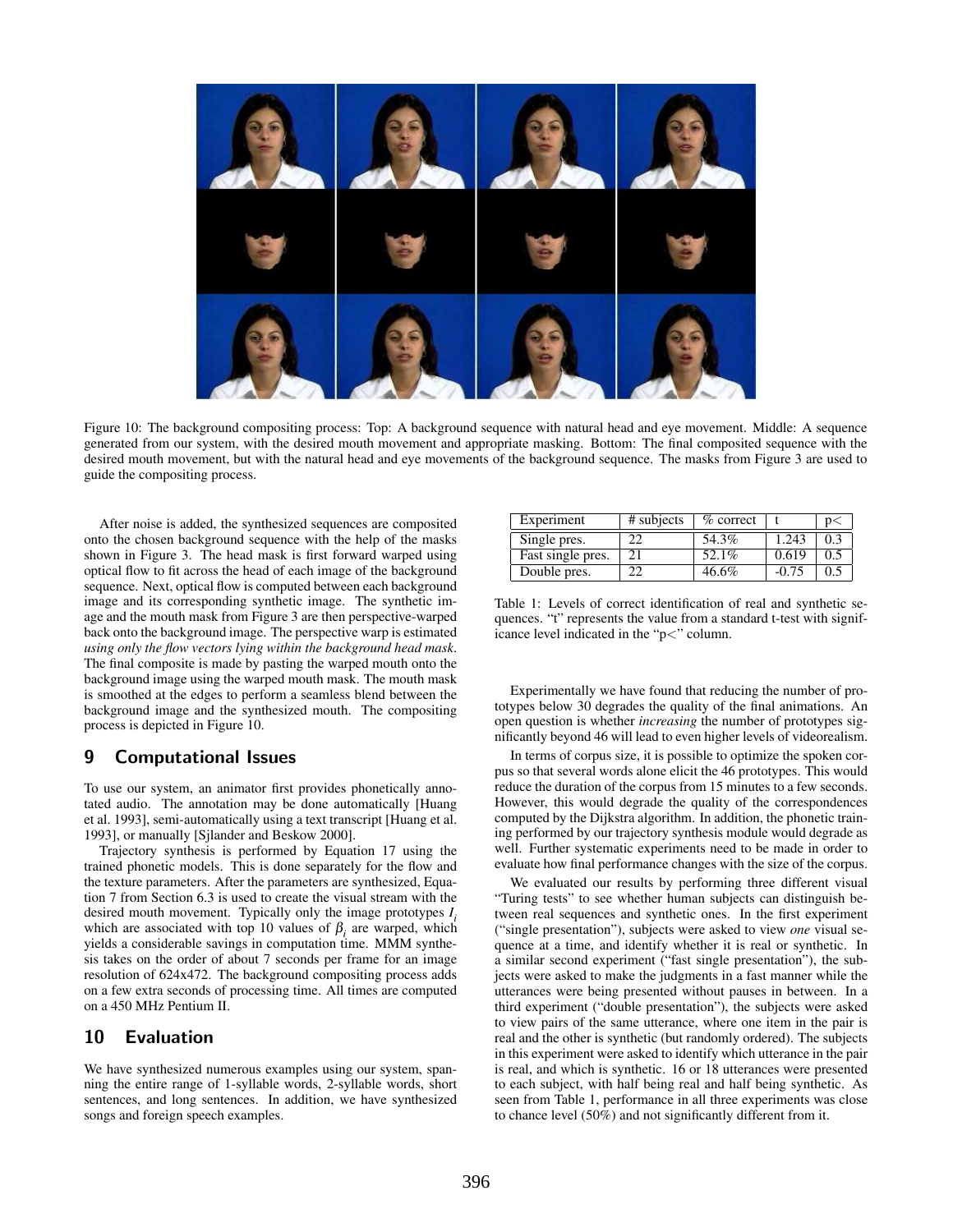Finally, we also evaluated our system by performing intelligibility tests in which subjects were asked to lip read a set of natural and synthetic utterances.

Details on all experiments are forthcoming in a separate article.

### 11 Further Work

The main limitation of our technique is the difficulty of recompositing synthesized mouth sequences into background sequences which involve 1) large changes in head pose, 2) changes in lighting conditions, and 3) changes in viewpoint. All these limitations can be alleviated by extending our approach from 2D to 3D. It is possible to envision a real-time 3D scanner that is capable of recording a 3D video corpus of speech. Alternatively, techniques such as those presented in [Guenter et al. 1998] [Pighin et al. 1998] [Blanz and Vetter 1999] can be used to map a 2D video corpus into 3D.

The geodesic trajectory synthesis equations described by Brand et al. [1999] [2000] are analogous (and more sophisticated) than the trajectory synthesis techniques we use (Equations 12 and 17). Although those equations require considerably more training data, it is possible they could lead to higher levels of videorealism.

Clearly the face is used as a conduit to transmit emotion, so one possible avenue to explore is the synthesis of speech under various emotional states. It is possible to record various corpora under different emotional states and create MMMs for each state. During synthesis, the appropriate MMM is selected. An open question to explore is *emotional dynamics*: how does one transition from a happy MMM to a sad MMM? Additionally, there is also a need to learn generative models of head movement and eye movement tailored for the type of speech being synthesized.

#### 12 Acknowledgments

The authors would like to dedicate this work in the memory of Christian Benoit [LeGoff and Benoit 1996] who was a pioneer in audiovisual speech research. The authors would like to thank Meredith and Dynasty Models; Craig Milanesi, Dave Konstine, Jay Benoit from MIT Video Productions; Marypat Fitzgerald and Casey Johnson from CBCL; Volker Blanz, Thomas Vetter, Demetri Terzopoulos, Ryan Rifkin, and anonymous reviewers for countless helpful comments on the paper; David Beymer, Mike Jones, Vinay Kumar, Steve Lines, Roberto Brunelli and Steve Librande for laying the groundwork.

This work was partially funded by the Association Christian Benoit, NTT Japan, Office of Naval Research, DARPA, National Science Foundation (Adaptive Man-Machine Interfaces). Additional support was provided by: Central Research Institute of Electric Power Industry, Eastman Kodak Company, DaimlerChrysler AG, Honda R&D Co., Ltd., Komatsu Ltd., Toyota Motor Corporation and The Whitaker Foundation.

### References

- BARRON, J. L., FLEET, D. J., AND BEAUCHEMIN, S. S. 1994. Performance of optical flow techniques. *International Journal of Computer Vision 12*, 1, 43–77.
- BEIER, T., AND NEELY, S. 1992. Feature-based image metamorphosis. In *Computer Graphics (Proceedings of ACM SIGGRAPH 92)*, vol. 26(2), ACM, 35–42.
- BERGEN, J., ANANDAN, P., HANNA, K., AND HINGORANI, R. 1992. Hierarchical model-based motion estimation. In *Proceedings of the European Conference on Computer Vision*, 237–252.
- BEYMER, D., AND POGGIO, T. 1996. Image representations for visual learning. *Science 272*, 1905–1909.
- BEYMER, D., SHASHUA, A., AND POGGIO, T. 1993. Example based image analysis and synthesis. Tech. Rep. 1431, MIT AI Lab.
- BISHOP, C. M. 1995. *Neural Networks for Pattern Recognition*. Clarendon Press, Oxford.
- BLACK, A., AND TAYLOR, P. 1997. *The Festival Speech Synthesis System*. University of Edinburgh.
- BLACK, M., FLEET, D., AND YACOOB, Y. 2000. Robustly estimating changes in image appearance. *Computer Vision and Image Understanding, Special Issue on Robust Statistical Techniques in Image Understanding*, 8–31.
- BLANZ, V., AND VETTER, T. 1999. A morphable model for the synthesis of 3D faces. In *Proceedings of SIGGRAPH 2001*, ACM Press / ACM SIGGRAPH, Los Angeles, A. Rockwood, Ed., Computer Graphics Proceedings, Annual Conference Series, ACM, 187-194.
- BRAND, M., AND HERTZMANN, A. 2000. Style machines. In *Proceedings of SIG-GRAPH 2000*, ACM Press / ACM SIGGRAPH, K. Akeley, Ed., Computer Graphics Proceedings, Annual Conference Series, ACM, 183–192.
- BRAND, M. 1999. Voice puppetry. In *Proceedings of SIGGRAPH 1999*, ACM Press / ACM SIGGRAPH, Los Angeles, A. Rockwood, Ed., Computer Graphics Proceedings, Annual Conference Series, ACM, 21–28.
- BREGLER, C., COVELL, M., AND SLANEY, M. 1997. Video rewrite: Driving visual speech with audio. In *Proceedings of SIGGRAPH 1997*, ACM Press / ACM SIG-GRAPH, Los Angeles, CA, Computer Graphics Proceedings, Annual Conference Series, ACM, 353–360.
- BROOKE, N., AND SCOTT, S. 1994. Computer graphics animations of talking faces based on stochastic models. In *Intl. Symposium on Speech, Image Processing, and Neural Networks*.
- BURT, P. J., AND ADELSON, E. H. 1983. The laplacian pyramid as a compact image code. *IEEE Trans. on Communications COM-31*, 4 (Apr.), 532–540.
- CHEN, S. E., AND WILLIAMS, L. 1993. View interpolation for image synthesis. In *Proceedings of SIGGRAPH 1993*, ACM Press / ACM SIGGRAPH, Anaheim, CA, Computer Graphics Proceedings, Annual Conference Series, ACM, 279–288.
- COHEN, M. M., AND MASSARO, D. W. 1993. Modeling coarticulation in synthetic visual speech. In *Models and Techniques in Computer Animation*, N. M. Thalmann and D. Thalmann, Eds. Springer-Verlag, Tokyo, 139–156.
- COOTES, T. F., EDWARDS, G. J., AND TAYLOR, C. J. 1998. Active appearance models. In *Proceedings of the European Conference on Computer Vision*.
- CORMEN, T. H., LEISERSON, C. E., AND RIVEST, R. L. 1989. *Introduction to Algorithms*. The MIT Press and McGraw-Hill Book Company.
- COSATTO, E., AND GRAF, H. 1998. Sample-based synthesis of photorealistic talking heads. In *Proceedings of Computer Animation '98*, 103–110.
- EZZAT, T., AND POGGIO, T. 2000. Visual speech synthesis by morphing visemes. *International Journal of Computer Vision 38*, 45–57.
- GIROSI, F., JONES, M., AND POGGIO, T. 1993. Priors, stabilizers, and basis functions: From regularization to radial, tensor, and additive splines. Tech. Rep. 1430, MIT AI Lab, June.
- GUENTER, B., GRIMM, C., WOOD, D., MALVAR, H., AND PIGHIN, F. 1998. Making faces. In *Proceedings of SIGGRAPH 1998*, ACM Press / ACM SIGGRAPH, Orlando, FL, Computer Graphics Proceedings, Annual Conference Series, ACM, 55–66.
- HORN, B. K. P., AND SCHUNCK, B. G. 1981. Determining optical flow. *Artificial Intelligence 17*, 185–203.
- HUANG, X., ALLEVA, F., HON, H.-W., HWANG, M.-Y., LEE, K.-F., AND ROSEN-FELD, R. 1993. The SPHINX-II speech recognition system: an overview (http://sourceforge.net/projects/cmusphinx/). *Computer Speech and Language 7*, 2, 137–148.
- JONES, M., AND POGGIO, T. 1998. Multidimensional morphable models: A framework for representing and maching object classes. In *Proceedings of the International Conference on Computer Vision*.
- LEE, S. Y., CHWA, K. Y., SHIN, S. Y., AND WOLBERG, G. 1995. Image metemorphosis using snakes and free-form deformations. In *Proceedings of SIGGRAPH 1995*, ACM Press / ACM SIGGRAPH, vol. 29 of *Computer Graphics Proceedings, Annual Conference Series*, ACM, 439–448.
- LEE, Y., TERZOPOULOS, D., AND WATERS, K. 1995. Realistic modeling for facial animation. In *Proceedings of SIGGRAPH 1995*, ACM Press / ACM SIGGRAPH, Los Angeles, California, Computer Graphics Proceedings, Annual Conference Series, ACM, 55–62.
- LEE, S. Y., WOLBERG, G., AND SHIN, S. Y. 1998. Polymorph: An algorithm for morphing among multiple images. *IEEE Computer Graphics Applications 18*, 58–71.